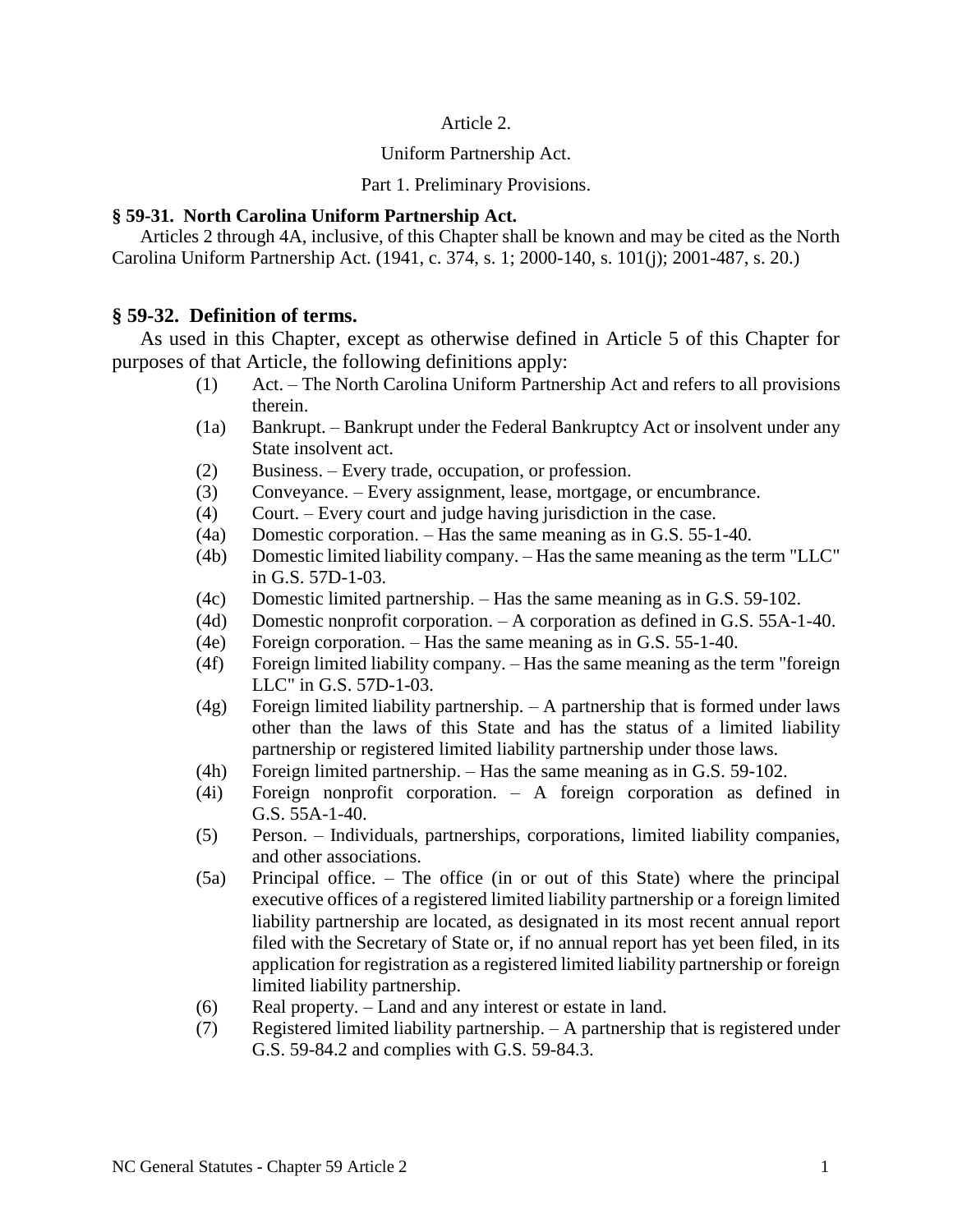- (8) Service-disabled veteran. A veteran with a disability that was incurred or aggravated during the veteran's service in the Armed Forces of the United States.
- (9) Service-disabled veteran-owned small business. A business that satisfies all of the following requirements:
	- a. The business's net annual receipts do not exceed one million dollars (\$1,000,000).
	- b. One or more service-disabled veterans own more than fifty percent (50%) of the business.
- (10) Veteran. An individual entitled to any benefits or rights under the laws of the United States by reason of service in the Armed Forces of the United States.
- (11) Veteran-owned small business. A business that satisfies all of the following requirements:
	- a. The business's net annual receipts do not exceed one million dollars (\$1,000,000).
	- b. One or more veterans own more than fifty percent (50%) of the business. (1941, c. 374, s. 2; 1993, c. 354, s. 3; 1999-362, s. 4; 2000-140, s. 101(k); 2001-387, s. 103; 2013-157, s. 15; 2017-90, s. 5; 2018-142, s. 11.)

## **§ 59-33. Interpretation of knowledge and notice.**

(a) A person has "knowledge" of a fact within the meaning of this Act not only when he has actual knowledge thereof, but also when he has knowledge of such other facts as in the circumstances show bad faith.

(b) A person has "notice" of a fact within the meaning of this Act when the person who claims the benefit of the notice:

- (1) States the fact to such person, or
- (2) Delivers through the mail, or by other means of communication a written statement of the fact to such person or to a proper person at his place of business or residence. (1941, c. 374, s. 3; 2000-140, s. 101(n).)

## **§ 59-34. Rules of construction.**

(a) The rule that statutes in derogation of the common law are to be strictly construed shall have no application to this Act.

- (b) The law of estoppel shall apply under this Act.
- (c) The law of agency shall apply under this Act.

(d) This Article shall be so interpreted and construed as to effect its general purpose to make uniform the law of those states which enact it.

(e) This Article and the other provisions of this Act shall not be construed so as to impair the obligations of any contract existing when the Article or any other provision of this Act, as applicable, goes into effect, nor to affect any action or proceedings begun or right accrued before this Article or any other provision of this Act, as applicable, takes effect. (1941, c. 374, s. 4; 2000-140, s. 101(l).)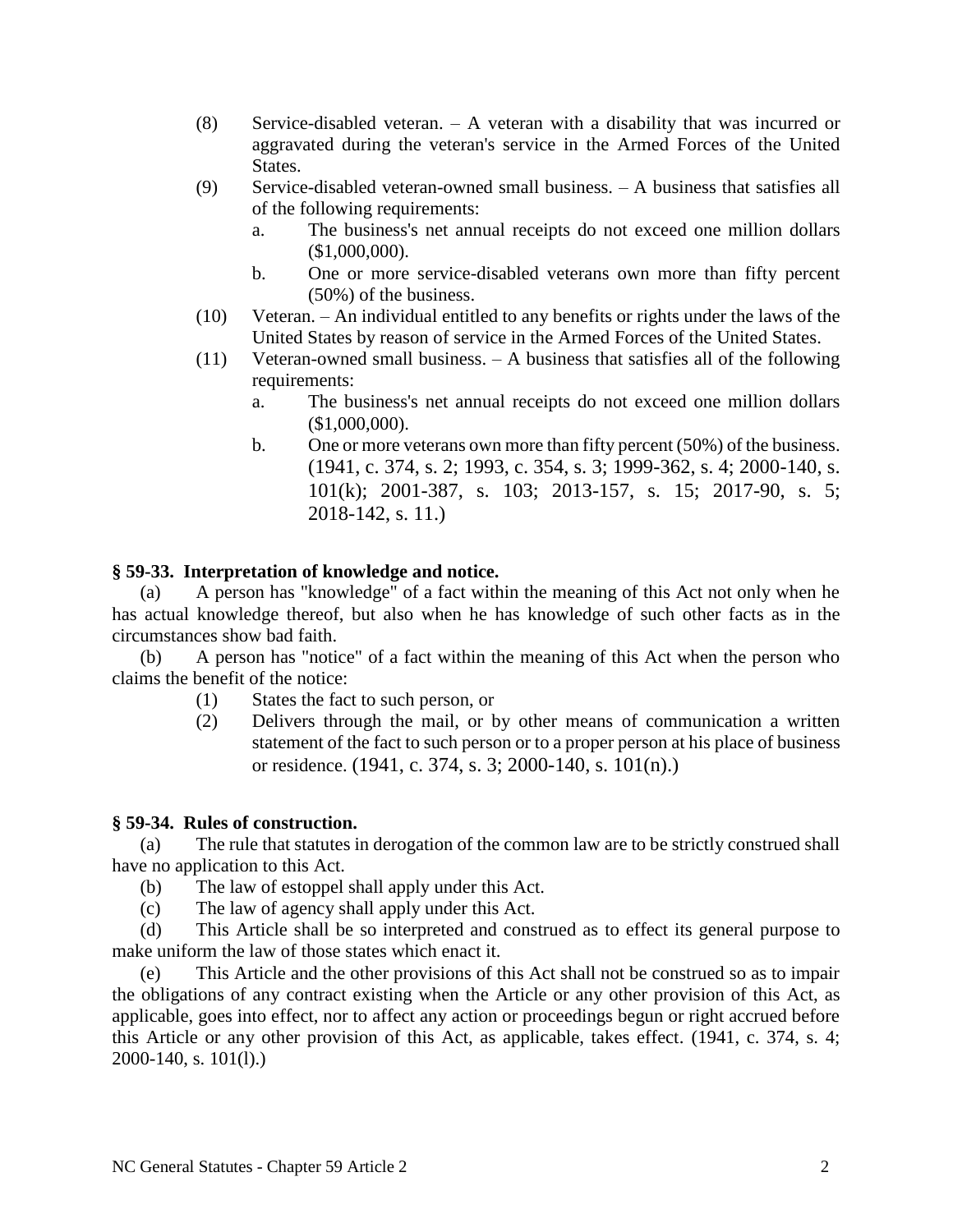### **§ 59-35. Rules for cases not provided for in this Act.**

In any case not provided for in this Act, the rules of law and equity, including the law merchant, shall govern. (1941, c. 374, s. 5; 2000-140, s. 101(m).)

## **§ 59-35.1. Filing of documents.**

(a) A document required or permitted by this Act to be filed by the Secretary of State must be filed under Chapter 55D of the General Statutes.

(b) A document submitted for filing by the Secretary of State on behalf of a general partnership must be executed by a general partner of the partnership.

- (c) The Secretary of State may adopt and furnish on request forms for:
	- (1) An application for registration as a registered limited liability partnership;
	- (2) Cancellation of registration as a registered limited liability partnership;
	- (3) Application for registration as a foreign limited liability partnership; and
	- (4) Cancellation of registration as a foreign limited liability partnership.

If the Secretary of State so requires, use of these forms is mandatory.

(d) The Secretary of State may adopt and furnish on request forms for other documents required or permitted to be filed by this Act, but their use is not mandatory. (1999-369, s. 4.1; 2001-358, ss. 9, 38, 51(c); 2001-387, ss. 104, 105(c), 155, 170(a), 173, 175(a); 2001-413, s. 6; 2002-58, s. 4.)

### **§ 59-35.2. Filing, service, and copying fees.**

(a) The Secretary of State shall collect the following fees when the documents described in this subsection are submitted by a partnership to the Secretary of State for filing:

|      | Document                                                                                                                                              | Fee     |
|------|-------------------------------------------------------------------------------------------------------------------------------------------------------|---------|
| (1)  |                                                                                                                                                       | \$10.00 |
| (2)  |                                                                                                                                                       | 10.00   |
| (3)  |                                                                                                                                                       | 10.00   |
| (4)  |                                                                                                                                                       | 10.00   |
| (5)  | Registered limited liability partnership's or foreign limited liability<br>partnership's statement of change of registered agent or registered office |         |
|      |                                                                                                                                                       | 5.00    |
| (6)  | Agent's statement of change of registered office for each affected<br>registered limited liability partnership or foreign limited liability           |         |
|      |                                                                                                                                                       | 5.00    |
| (7)  |                                                                                                                                                       | No Fee  |
| (8)  | Designation of registered agent or registered office or both                                                                                          | 5.00    |
| (9)  | Articles of conversion (other than articles of conversion included as part                                                                            |         |
|      |                                                                                                                                                       | 50.00   |
| (10) |                                                                                                                                                       | 50.00   |
| (11) | Application for registration as a registered limited liability partnership                                                                            |         |
|      |                                                                                                                                                       | 125.00  |
| (12) | Certificate of amendment of registration as a registered limited liability                                                                            | 25.00   |
| (13) | Cancellation of registration as a registered limited liability partnership                                                                            |         |
|      |                                                                                                                                                       | 25.00   |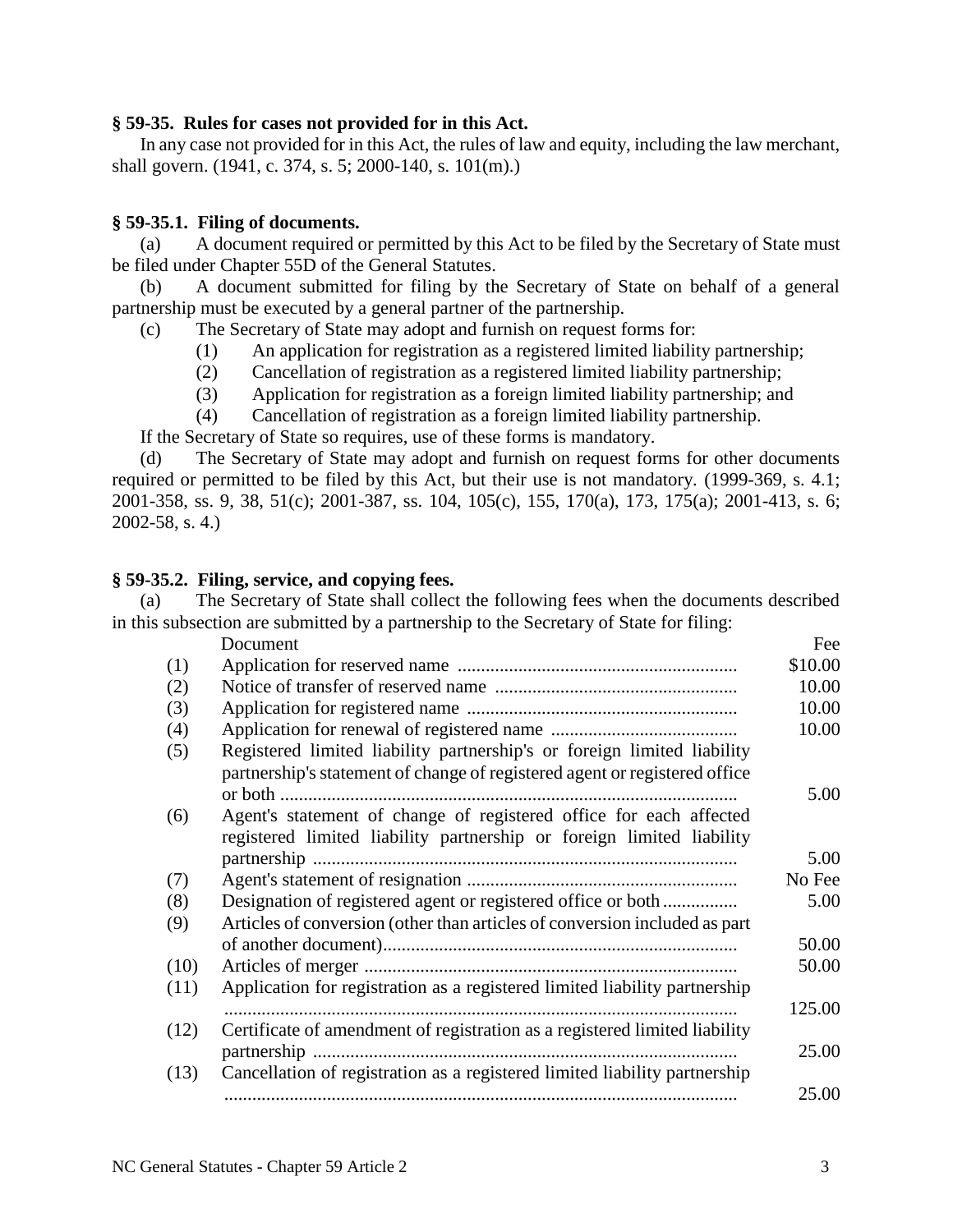| (14) | Application for registration as a foreign limited liability partnership. | 125.00 |
|------|--------------------------------------------------------------------------|--------|
| (15) | Certificate of amendment of registration as a foreign limited liability  |        |
|      |                                                                          | 25.00  |
| (16) | Cancellation of registration as a foreign limited liability partnership. | 25.00  |
| (17) | Application for certificate of withdrawal by reason of merger,           |        |
|      |                                                                          | 10.00  |
| (18) |                                                                          | 200.00 |
| (19) |                                                                          | 10.00  |
| (20) | Any other document required or permitted to be filed pursuant to this    |        |
|      |                                                                          |        |

(b) Whenever the Secretary of State is deemed appointed as a registered agent under this Act or under Chapter 55D of the General Statutes, the Secretary of State shall collect a fee of ten dollars (\$10.00) each time process is served on the Secretary of State under this Act. The party to the proceeding causing service of process is entitled to recover this fee as costs if the party prevails in the proceeding.

(c) The Secretary of State shall collect the following fees for copying, comparing, and certifying a copy of a filed partnership document:

- (1) One dollar (\$1.00) a page for copying or comparing a copy to the original.
- (2) Fifteen dollars (\$15.00) for a paper certificate.
- (3) Ten dollars (\$10.00) for an electronic certificate. (2001-387, s. 170(b); 2001-487, s. 62(q); 2005-435, s. 46.)

Part 2. Nature of a Partnership.

#### **§ 59-36. Partnership defined.**

(a) A partnership is an association of two or more persons to carry on as co-owners a business for profit.

(b) But any association formed under any other statute of this State, or any statute adopted by authority, other than the authority of this State, is not a partnership under this Article, unless such association would have been a partnership in this State prior to the adoption of this Article; but this Article shall apply to limited partnerships except insofar as the statutes relating to such partnerships are inconsistent herewith. (1941, c. 374, s. 6.)

#### **§ 59-37. Rules for determining the existence of a partnership.**

In determining whether a partnership exists, these rules shall apply:

- (1) Except as provided by G.S. 59-46 persons who are not partners as to each other are not partners as to third persons.
- (2) Joint tenancy, tenancy in common, tenancy by the entireties, joint property, common property, or part ownership does not of itself establish a partnership, whether such co-owners do or do not share any profits made by the use of the property.
- (3) The sharing of gross returns does not of itself establish a partnership, whether or not the persons sharing them have a joint or common right or interest in any property from which the returns are derived.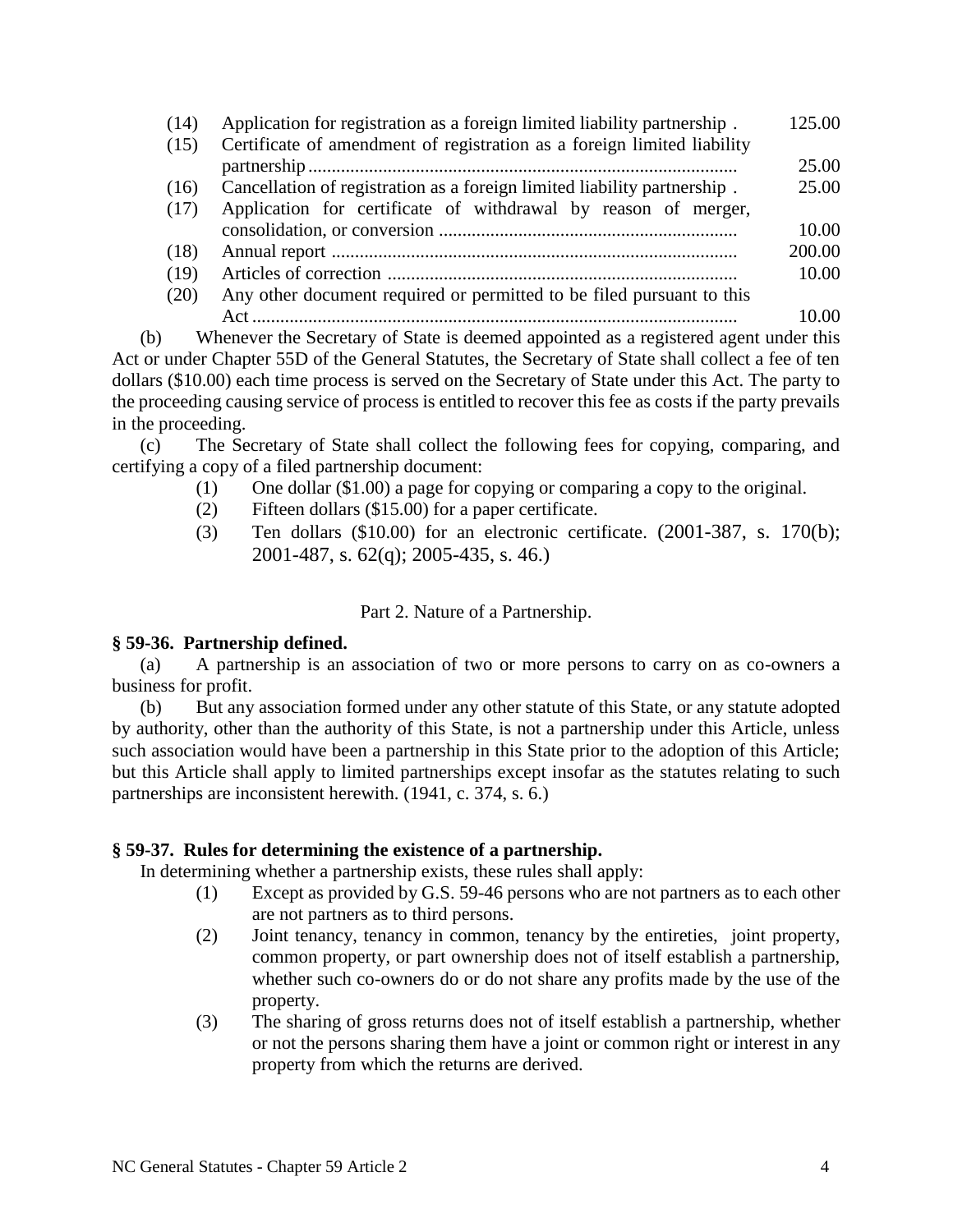- (4) The receipt by a person of a share of the profits of a business is prima facie evidence that he is a partner in the business, but no such inference shall be drawn if such profits were received in payment:
	- a. As a debt by installments or otherwise,
	- b. As wages of an employee or rent to a landlord,
	- c. As an annuity to a widow or representative of a deceased partner,
	- d. As interest on a loan, though the amount of payment vary with the profits of the business,
	- e. As the consideration for the sale of a goodwill of a business or other property by installments or otherwise. (1941, c. 374, s. 7.)

## **§ 59-38. Partnership property.**

(a) All property originally brought into the partnership stock or subsequently acquired by purchase or otherwise, on account of the partnership, is partnership property.

(b) Unless the contrary intention appears, property acquired with partnership funds is partnership property.

(c) Any estate in real property may be acquired in the partnership name. Title so acquired can be conveyed only in the partnership name.

(d) A conveyance to a partnership in the partnership name, though without words of inheritance, passes the entire estate of the grantor unless a contrary intent appears. (1941, c. 374, s. 8.)

Part 3. Relations of Partners to Persons Dealing with the Partnership.

# **§ 59-39. Partner agent of partnership as to partnership business.**

(a) Every partner is an agent of the partnership for the purpose of its business, and the act of every partner, including the execution in the partnership name of any instrument, for apparently carrying on in the usual way the business of the partnership of which he is a member binds the partnership, unless the partner so acting has in fact no authority to act for the partnership in the particular matter, and the person with whom he is dealing has knowledge of the fact that he has no such authority.

(b) An act of a partner which is not apparently for the carrying on of the business of the partnership in the usual way does not bind the partnership unless authorized by the other partners.

(c) Unless authorized by the other partners or unless they have abandoned the business, one or more but less than all the partners have no authority to:

- (1) Assign the partnership property in trust for creditors, or on the assignee's promise to pay the debts of the partnership,
- (2) Dispose of the goodwill of the business,
- (3) Do any other act which would make it impossible to carry on the ordinary business of a partnership,
- (4) Confess a judgment,
- (5) Submit a partnership claim or liability to arbitration or reference.

(d) No act of a partner in contravention of a restriction on authority shall bind the partnership to persons having knowledge of the restriction. (1941, c. 374, s. 9.)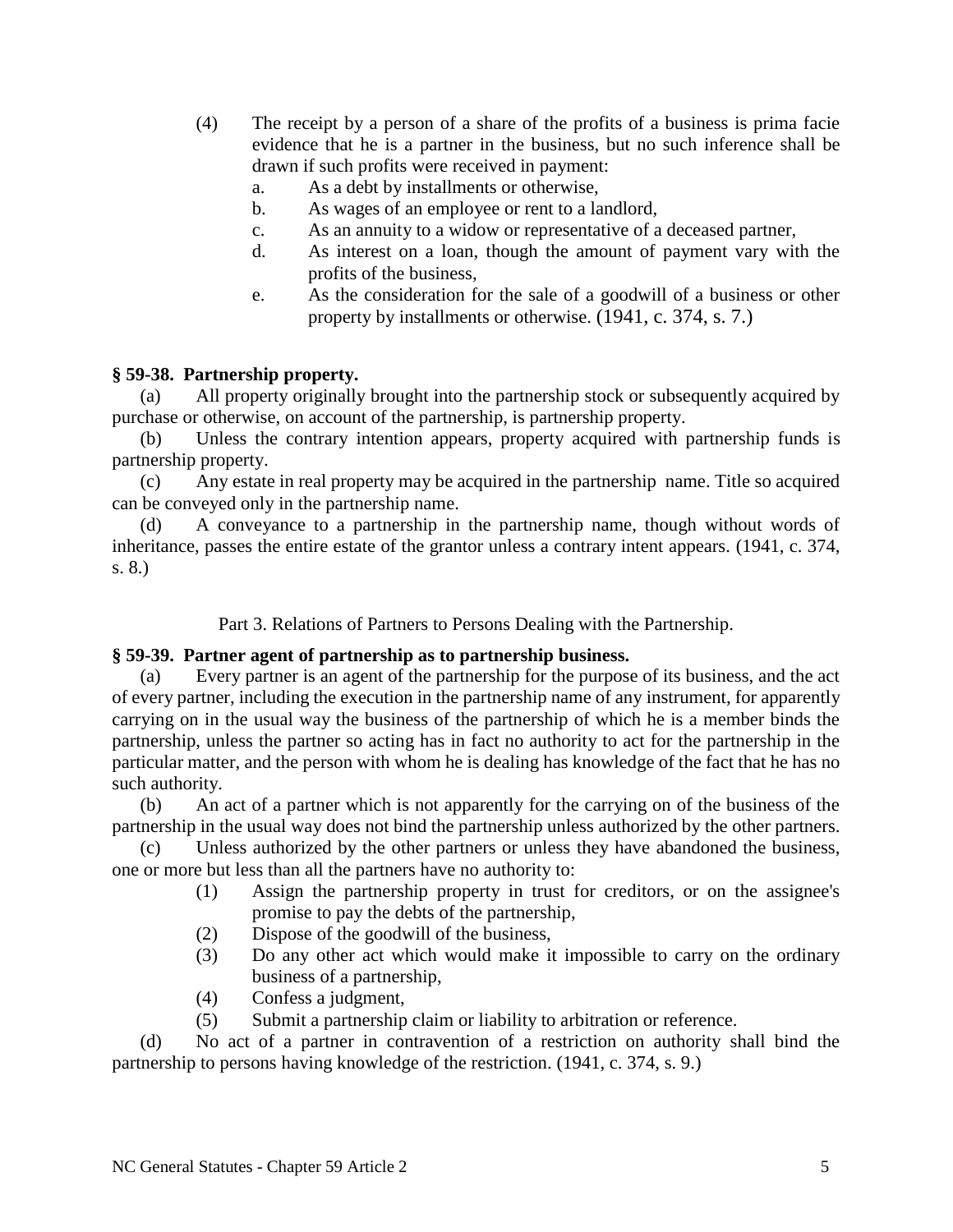#### **§ 59-39.1. Act, admission or acknowledgment by partner.**

After a cause of action has accrued on any obligation of a partnership, any act, admission or acknowledgment by any partner acting in the ordinary course of the business of the partnership or with the authority of his copartners which removes the bar of the statute of limitations or causes the statutes to begin running anew with respect to the partner doing such act or making such admission or acknowledgment has a like effect with respect to all of the partners and with respect to partnership liability, but when any partner is not so acting and does not have the authority of his copartners, any act, admission or acknowledgment by such partner which removes the bar of the statute of limitations or causes the statute to begin running anew has such effect only as to the partner doing such act or making such admission or acknowledgment, and shall not renew, extend or in any manner impose liability of any kind against any partner who has not authorized or ratified the same nor against the partnership. (1953, c. 1076, s. 2.)

#### **§ 59-40. Conveyance of real property of the partnership.**

(a) Where title to real property is in the partnership name, any partner may convey title to such property by a conveyance executed in the partnership name; but the partnership may recover such property unless the partner's act binds the partnership under the provisions of subsection (a) of G.S. 59-39, or unless such property has been conveyed by the grantee or a person claiming through such grantee to holder for value without knowledge that the partner, in making the conveyance, has exceeded his authority.

(b) Where title to real property is in the name of the partnership, a conveyance executed by a partner, in his own name, passes the equitable interest of the partnership, provided the act is one within the authority of the partner under the provisions of subsection (a) of G.S. 59-39.

(c) Where title to real property is in the name of one or more, but not all the partners, and the record does not disclose the right of the partnership, the partners in whose name the title stands may convey title to such property, but the partnership may recover such property if the partners' act does not bind the partnership under the provisions of subsection (a) of G.S. 59-39, unless the purchaser or his assignee, is a holder for value, without knowledge.

(d) Where the title to real property is in the name of one or more or all the partners, or in a third person in trust for the partnership, a conveyance executed by a partner in the partnership name, or in his own name, passes the equitable interest of the partnership, provided the act is one within the authority of the partner under the provisions of subsection (a) of G.S. 59-39.

(e) Where the title to real property is in the names of all the partners a conveyance executed by all the partners passes all their rights in such property. (1941, c. 374, s. 10; 1959, c. 1161, s. 3.)

#### **§ 59-41. Partnership bound by admission of partner.**

An admission or representation made by any partner concerning partnership affairs within the scope of his authority as conferred by this Act is evidence against the partnership. (1941, c. 374, s. 11; 2000-140, s. 101(n).)

### **§ 59-42. Partnership charged with knowledge of or notice to partner.**

Notice to any partner of any matter relating to partnership affairs, and the knowledge of the partner acting in the particular matter, acquired while a partner or then present to his mind, and the knowledge of any other partner who reasonably could and should have communicated it to the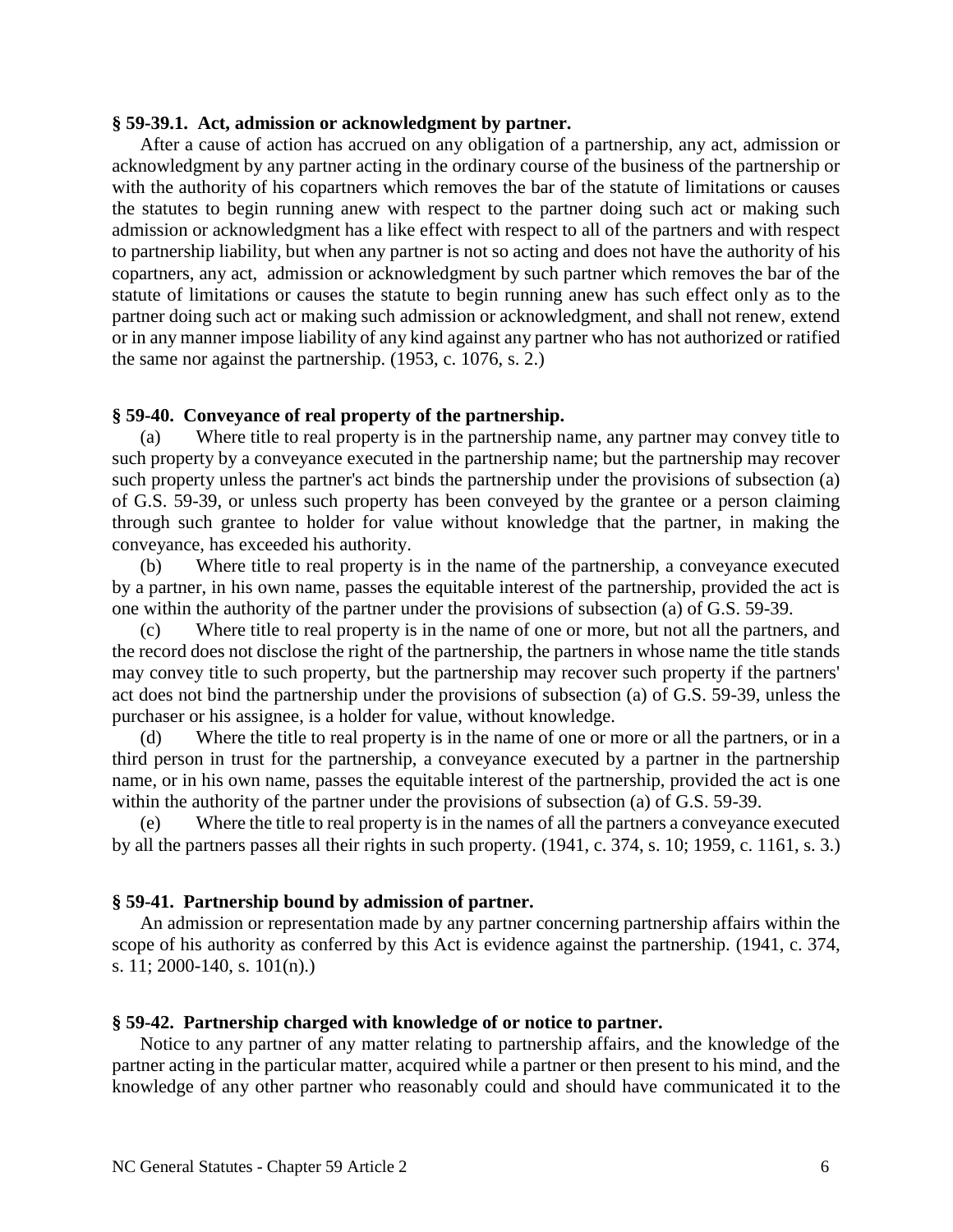acting partner, operate as notice to or knowledge of the partnership, except in the case of a fraud on the partnership committed by or with the consent of that partner. (1941, c. 374, s. 12.)

## **§ 59-43. Partnership bound by partner's wrongful act.**

Where, by any wrongful act or omission of any partner acting in the ordinary course of the business of the partnership or with the authority of his copartners, loss or injury is caused to any person, not being a partner in the partnership, or any penalty is incurred, the partnership is liable therefor to the same extent as the partner so acting or omitting to act. (1941, c. 374, s. 13.)

## **§ 59-44. Partnership bound by partner's breach of trust.**

The partnership is bound to make good the loss:

- (1) Where one partner acting within the scope of his apparent authority receives money or property of a third person and misapplies it; and
- (2) Where the partnership in the course of its business receives money or property of a third person and the money or property so received is misapplied by any partner while it is in the custody of the partnership. (1941, c. 374, s. 14.)

# **§ 59-45. Nature of partner's liability in ordinary partnerships and in registered limited liability partnerships.**

(a) Except as provided by subsections (a1) and (b) of this section, all partners are jointly and severally liable for the acts and obligations of the partnership.

(a1) Except as provided in subsection (b) of this section, a partner in a registered limited liability partnership is not individually liable for debts and obligations of the partnership incurred while it is a registered limited liability partnership solely by reason of being a partner and does not become liable by participating, in whatever capacity, in the management or control of the business of the partnership.

(b) Nothing in this Chapter shall be interpreted to abolish, modify, restrict, limit, or alter the law in this State applicable to the professional relationship and liabilities between the individual furnishing the professional services and the person receiving the professional services, the standards of professional conduct applicable to the rendering of the services, or any responsibilities, obligations, or sanctions imposed under applicable licensing statutes. A partner in a registered limited liability partnership is not individually liable, directly or indirectly, including by indemnification, contribution, assessment, or otherwise, for the debts, obligations, and liabilities of, or chargeable to, the registered limited liability partnership that arise from errors, omissions, negligence, malpractice, incompetence, or malfeasance committed by another partner or by an employee, agent, or other representative of the partnership; provided, however, nothing in this Chapter shall affect the liability of a partner of a professional registered limited liability partnership for his or her own errors, omissions, negligence, malpractice, incompetence, or malfeasance committed in the rendering of professional services.

(c) Repealed by Session Laws 1999-362, s. 5.

(d) A partner in a registered limited liability partnership is not a proper party to proceedings by or against a limited liability partnership, except where the object of the proceeding is to enforce a partner's right against or liability to the limited liability partnership.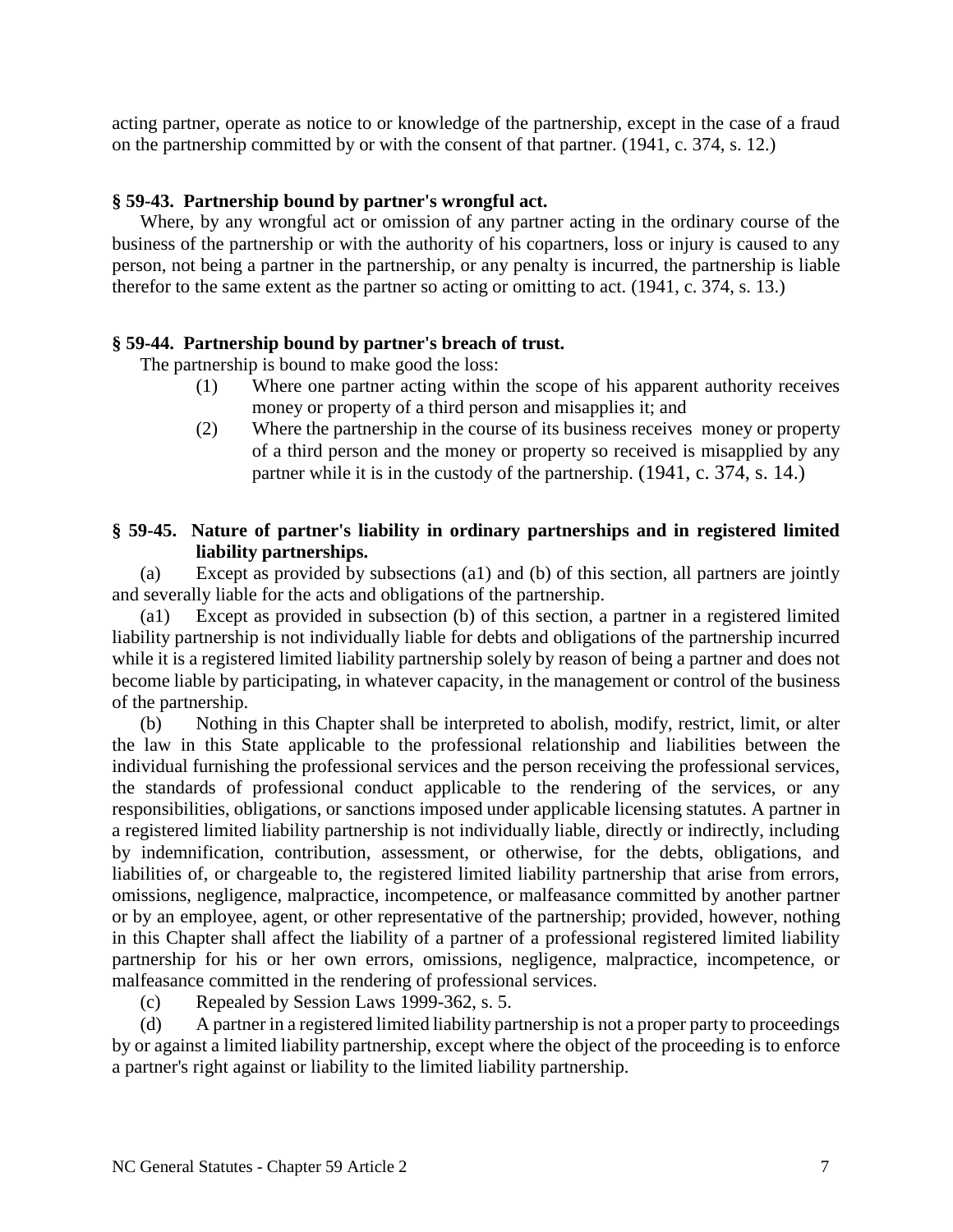(e) The liability of partners of a registered limited liability partnership formed and existing under this Chapter shall at all times be determined solely and exclusively by this Chapter and the laws of this State.

(f) If a conflict arises between the laws of this State and the laws of any other jurisdiction with regard to the liability of a partner of a registered limited liability partnership formed and existing under this Chapter for the debts, obligations, and liabilities of the registered limited liability partnership, this Chapter and the laws of this State shall govern in determining the liability. (1941, c. 374, s. 15; 1953, c. 881; 1993, c. 354, s. 4; 1999-362, s. 5.)

### **§ 59-46. Partner by estoppel.**

(a) When a person, by words spoken or written, by conduct, or by contract, represents himself, or consents to another representing him to anyone, as a partner in an existing partnership or with one or more persons not actual partners, he is liable to any such person to whom such representation has been made, who has, on the faith of such representation, given credit to the actual or apparent partnership, and if he has made such representation or consented to its being made in a public manner, he is liable to such person, whether the representation has or has not been made or communicated to such person so giving credit by or with the knowledge of the apparent partner making the representation or consenting to its being made.

- (1) When a partnership liability results, he is liable as though he were an actual member of the partnership.
- (2) When no partnership liability results, he is liable jointly with the other persons, if any, so consenting to the contract or representation as to incur liability, otherwise separately.

(b) When a person has been thus represented to be a partner in an existing partnership, or with one or more persons not actual partners, he is an agent of the persons consenting to such representation to bind them to the same extent and in the same manner as though he were a partner in fact, with respect to persons who rely upon the representation. Where all the members of the existing partnership consent to the representation, a partnership act or obligation results; but in all other cases it is the joint act or obligation of the person acting and the persons consenting to the representation. (1941, c. 374, s. 16; 1975, c. 732.)

#### **§ 59-47. Liability of incoming partner.**

A person admitted as a partner into an existing partnership is liable for all the obligations of the partnership arising before his admission as though he had been a partner when such obligations were incurred, except that this liability shall be satisfied only out of partnership property. (1941, c. 374, s. 17.)

#### Part 4. Relations of Partners to One Another.

#### **§ 59-48. Rules determining rights and duties of partners.**

The rights and duties of the partners in relation to the partnership shall be determined, subject to any agreement between them, by the following rules:

> (1) Each partner shall be repaid his contributions, whether by way of capital or advances to the partnership property and share equally in the profits and surplus remaining after all liabilities, including those to partners, are satisfied; and must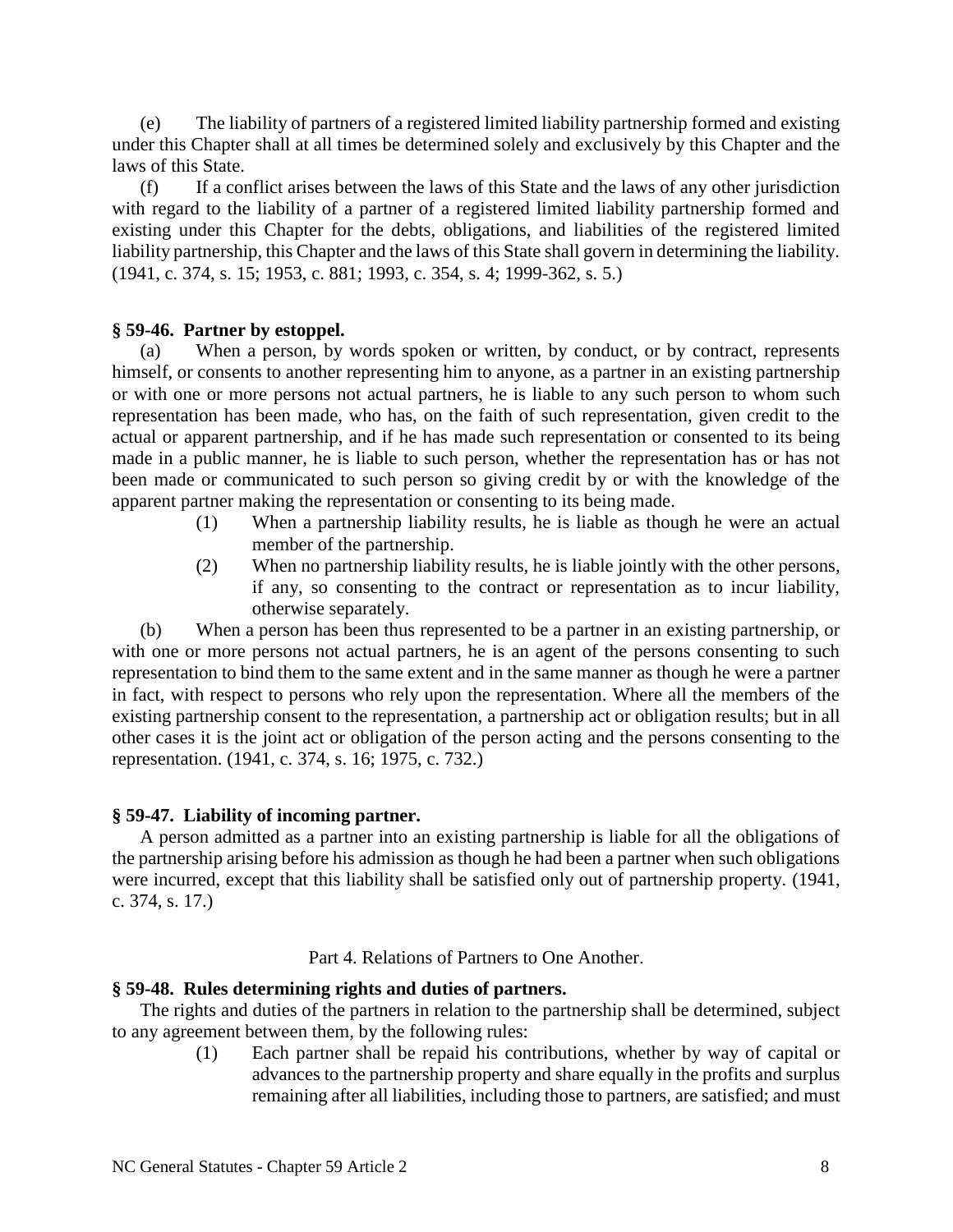contribute towards the losses, whether of capital or otherwise, sustained by the partnership according to his share in the profits.

- (2) The partnership must indemnify every partner in respect of payments made and personal liabilities reasonably incurred by him in the ordinary and proper conduct of its business, or for the preservation of its business or property.
- (3) A partner, who in aid of the partnership makes any payment or advance beyond the amount of capital which he agreed to contribute, shall be paid interest from the date of the payment or advance.
- (4) A partner shall receive interest on the capital contributed by him only from the date when repayment should be made.
- (5) All partners have equal rights in the management and conduct of the partnership business.
- (6) No partner is entitled to remuneration for acting in the partnership business, except that a surviving partner is entitled to reasonable compensation for his services in winding up the partnership affairs.
- (7) No person can become a member of a partnership without the consent of all the partners.
- (8) Any difference arising as to ordinary matters connected with the partnership business may be decided by a majority of the partners; but no act in contravention of any agreement between the partners may be done rightfully without the consent of all the partners. (1941, c. 374, s. 18.)

#### **§ 59-49. Partnership books.**

The partnership books shall be kept, subject to any agreement between the partners, at the principal place of business of the partnership, and every partner shall at all times have access to and may inspect and copy any of them. (1941, c. 374, s. 19.)

#### **§ 59-50. Duty of partners to render information.**

Partners shall render on demand true and full information of all things affecting the partnership to any partner or the legal representative of any deceased partner or partner under legal disability. (1941, c. 374, s. 20.)

#### **§ 59-51. Partner accountable as a fiduciary.**

(a) Every partner must account to the partnership for any benefit, and hold as trustee for it any profits derived by him without the consent of the other partners from any transaction connected with the formation, conduct or liquidation of the partnership or from any use by him of its property.

(b) This section applies also to the representatives of a deceased partner engaged in the liquidation of the affairs of the partnership as the personal representatives of the last surviving partner. (1941, c. 374, s. 21.)

#### **§ 59-52. Right to an account.**

Any partner shall have the right to a formal account as to partnership affairs:

(1) If he is wrongfully excluded from the partnership business or possession of its property by his copartners,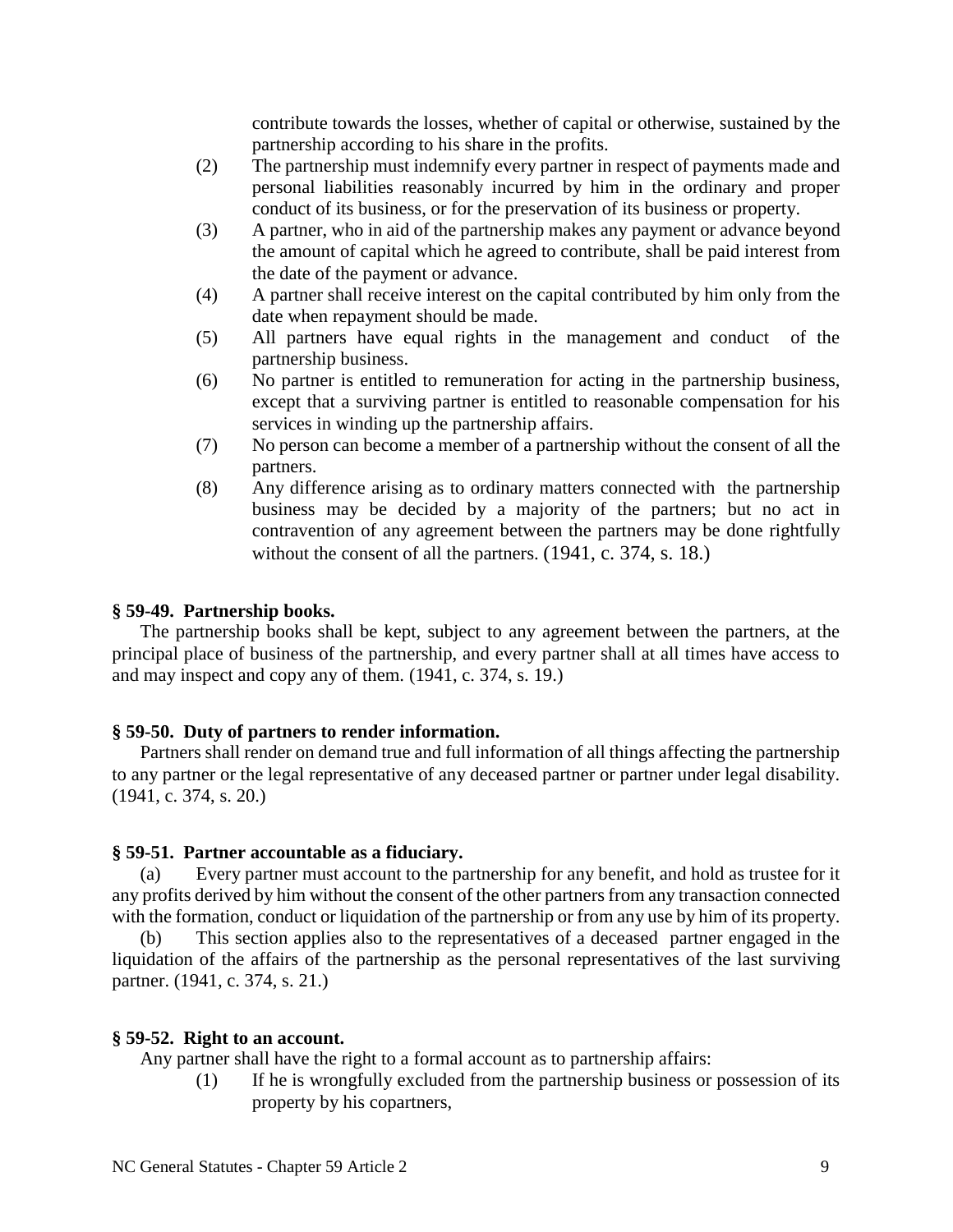- (2) If the right exists under the terms of any agreement,
- (3) As provided by G.S. 59-51,
- (4) Whenever other circumstances render it just and reasonable. (1941, c. 374, s. 22.)

## **§ 59-53. Continuation of partnership beyond fixed term.**

(a) When a partnership for a fixed term or particular undertaking is continued after the termination of such term or particular undertaking without any express agreement, the rights and duties of the partners remain the same as they were at such termination, so far as is consistent with a partnership at will.

(b) A continuation of the business by the partners or such of them as habitually acted therein during the term, without any settlement or liquidation of the partnership affairs, is prima facie evidence of a continuation of the partnership. (1941, c. 374, s. 23.)

## Part 5. Property Rights of a Partner.

## **§ 59-54. Extent of property rights of a partner.**

The property rights of a partner are:

- (1) His right in specific partnership property,
- (2) His interest in the partnership, and
- (3) His right to participate in the management. (1941, c. 374, s. 24.)

## **§ 59-55. Nature of a partner's right in specific partnership property.**

(a) A partner is co-owner with his partners of specific partnership property holding as a tenant in partnership.

- (b) The incidents of this tenancy are such that:
	- (1) A partner, subject to the provisions of this Act and to any agreement between the partners, has an equal right with his partners to possess specific partnership property for partnership purposes; but he has no right to possess such property for any other purpose without the consent of his partners.
	- (2) A partner's right in specific partnership property is not assignable except in connection with the assignment of rights of all the partners in the same property.
	- (3) A partner's right in specific partnership property is not subject to attachment or execution, except on a claim against the partnership. When partnership property is attached for a partnership debt the partners, or any of them, or the representatives of a deceased partner, cannot claim any right under the homestead or exemption laws.
	- (4) On the death of a partner his right in specific partnership property vests in the surviving partner or partners, except where the deceased was the last surviving partner, when his right in such property vests in his legal representative. Such surviving partner, or partners, or the legal representative of the last surviving partner, has no right to possess the partnership property for any but a partnership purpose.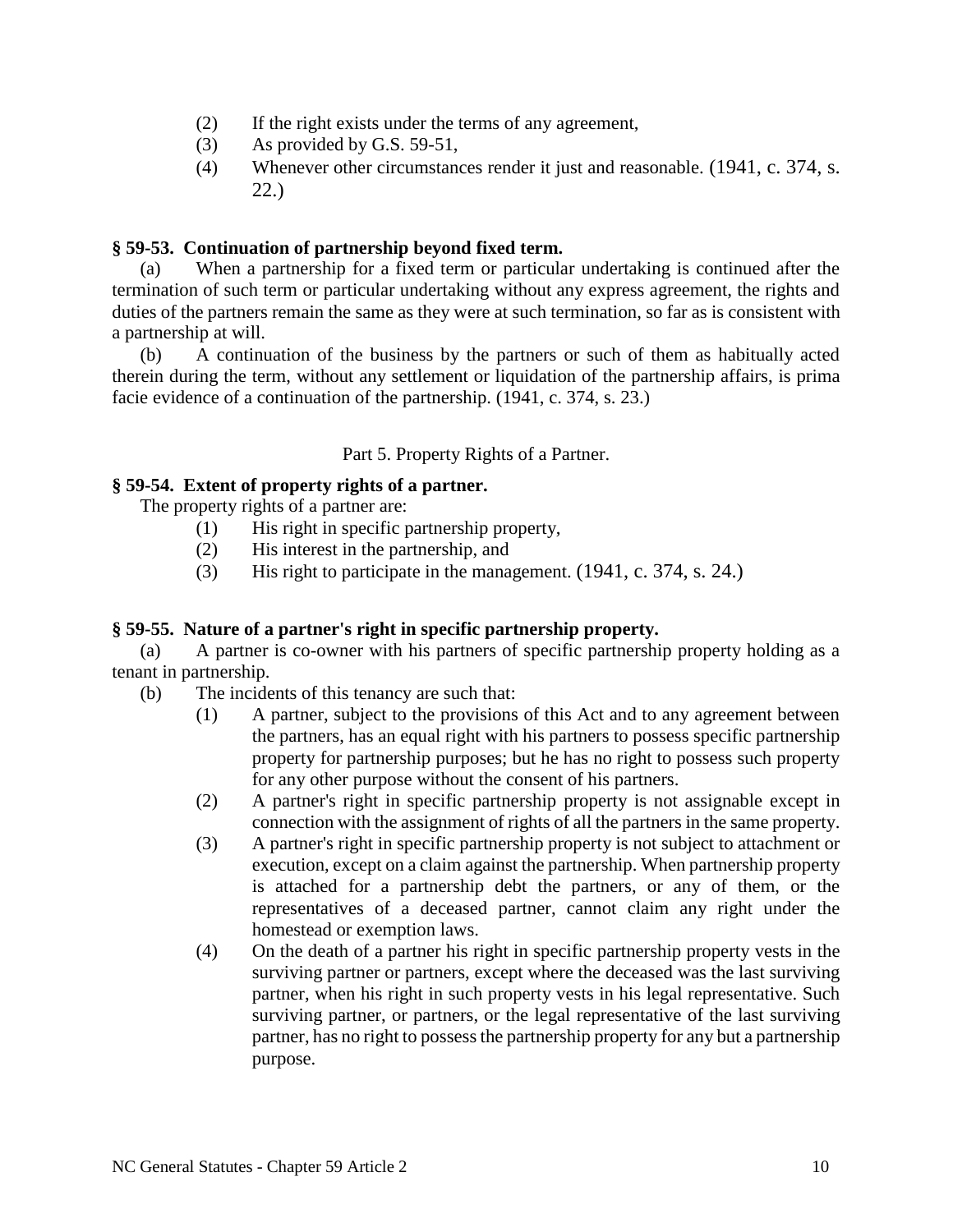(5) A partner's right in specific partnership property is not subject to dower, curtesy, or allowances to widows, heirs, or next of kin. (1941, c. 374, s. 25; 2000-140, s. 101(n).)

## **§ 59-56. Nature of partner's interest in the partnership.**

A partner's interest in the partnership is his share of the profits and surplus, and the same is personal property. (1941, c. 374, s. 26.)

### **§ 59-57. Assignment of partner's interest.**

(a) A conveyance by a partner of his interest in the partnership does not of itself dissolve the partnership, nor, as against the other partners in the absence of agreement, entitle the assignee, during the continuance of the partnership, to interfere in the management or administration of the partnership business or affairs, or to require any information or account of partnership transactions, or to inspect the partnership books; but it merely entitles the assignee to receive in accordance with his contract the profits to which the assigning partner would otherwise be entitled.

(b) In case of a dissolution of the partnership, the assignee is entitled to receive his assignor's interest and may require an account from the date only of the last account agreed to by all the partners. (1941, c. 374, s. 27.)

### **§ 59-58. Partner's interest subject to charging order.**

(a) On due application to a competent court by any judgment creditor of a partner, the court which entered the judgment, order or decree, or any other court, may charge the interest of the debtor partner with payment of the unsatisfied amount of such judgment debt with interest thereon; and may then or later appoint a receiver of his share of the profits, and of any other money due or to fall due to him in respect of the partnership, and make all other orders, directions, accounts and inquiries which the debtor partner might have made, or which the circumstances of the case may require.

(b) The interest charged may be redeemed at any time before foreclosure, or in case of a sale being directed by the court may be purchased without thereby causing a dissolution:

- (1) With separate property, by any one or more of the partners, or
- (2) With partnership property, by any one or more of the partners with the consent of all the partners whose interests are not so charged or sold.

(c) Nothing in this Act shall be held to deprive a partner of his right, if any, under the exemption laws, as regards his interest in the partnership. (1941, c. 374, s. 28; 2000-140, s. 101(n).)

Part 6. Dissolution and Winding Up.

#### **§ 59-59. Dissolution defined.**

The dissolution of a partnership is the change in the relation of the partners caused by any partner ceasing to be associated in the carrying on as distinguished from the winding up of the business. (1941, c. 374, s. 29.)

#### **§ 59-60. Partnership not terminated by dissolution.**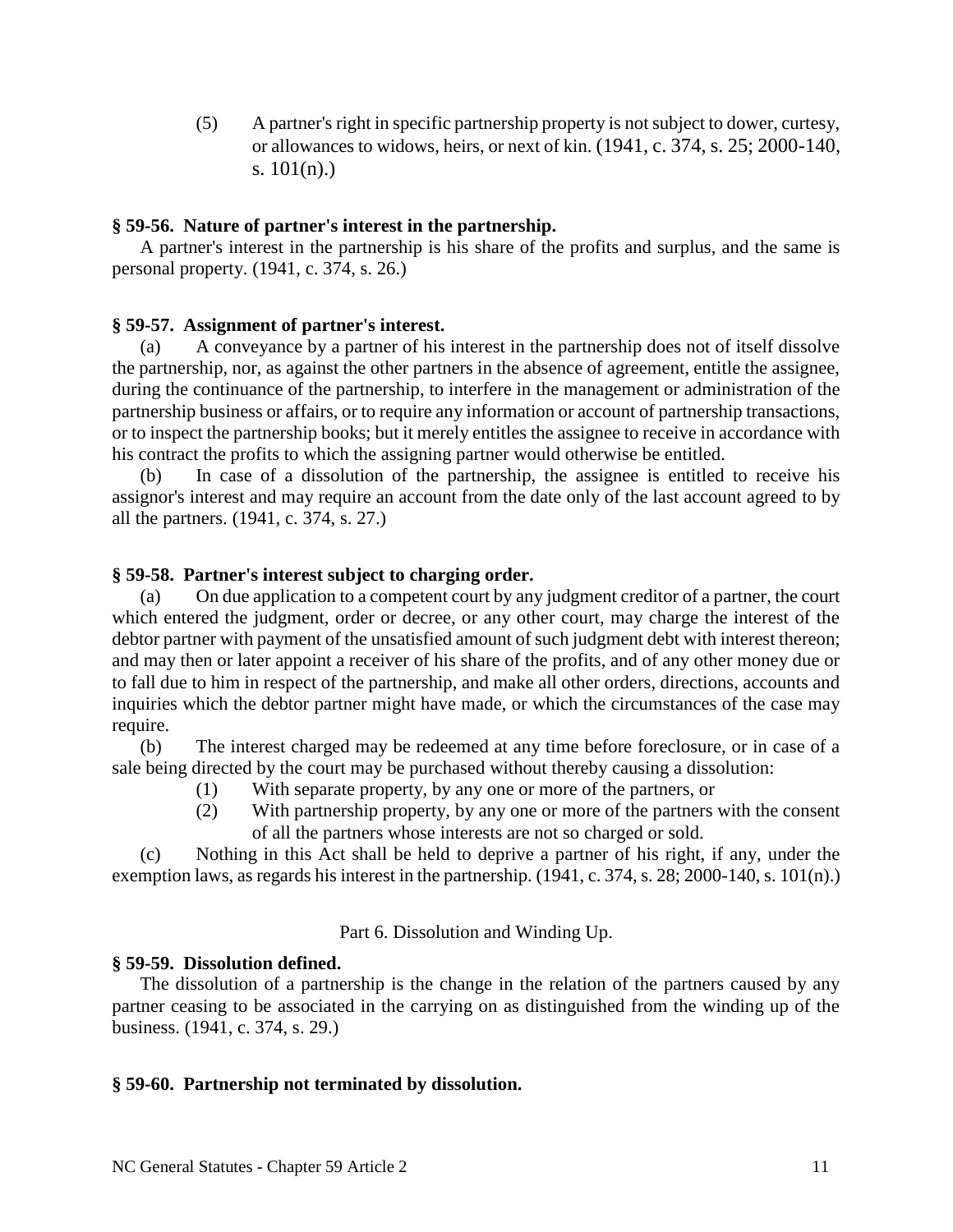On dissolution the partnership is not terminated, but continues until the winding up of partnership affairs is completed. (1941, c. 374, s. 30.)

## **§ 59-61. Causes of dissolution.**

Dissolution is caused:

- (1) Without violation of the agreement between the partners,
	- a. By the termination of the definite term or particular undertaking specified in the agreement,
	- b. By the express will of any partner when no definite term or particular undertaking is specified,
	- c. By the express will of all partners who have not assigned their interests or suffered them to be charged for their separate debts, either before or after the termination of any specific term or particular undertaking,
	- d. By the expulsion of any partner from the business bona fide in accordance with such a power conferred by the agreement between the partners;
- (2) In contravention of the agreement between the partners, where the circumstances do not permit a dissolution under any other provision of this section, by the express will of any partner at any time;
- (3) By any event which makes it unlawful for the business of the partnership to be carried on or for the members to carry it on in partnership;
- (4) By the death of any partner, unless the partnership agreement provides otherwise;
- (5) By the bankruptcy of any partner or the partnership;
- (6) By decree of court under G.S. 59-62. (1941, c. 374, s. 31; 1943, c. 384.)

## **§ 59-62. Dissolution by decree of court.**

- (a) On application by or for a partner the court shall decree a dissolution whenever:
	- (1) A partner has been adjudicated incompetent or is shown to be of unsound mind,
	- (2) A partner becomes in any other way incapable of performing his part of the partnership contract,
	- (3) A partner has been guilty of such conduct as tends to affect prejudicially the carrying on of the business,
	- (4) A partner wilfully or persistently commits a breach of the partnership agreement, or otherwise so conducts himself in matters relating to the partnership business that it is not reasonably practicable to carry on the business in partnership with him,
	- (5) The business of the partnership can only be carried on at a loss,
	- (6) Other circumstances render a dissolution equitable.
- (b) On the application of the purchaser of a partner's interest under G.S. 59-57 and 59-58:
	- (1) After the termination of the specified term or particular undertaking,
	- (2) At any time if the partnership was a partnership at will when the interest was assigned or when the charging order was issued.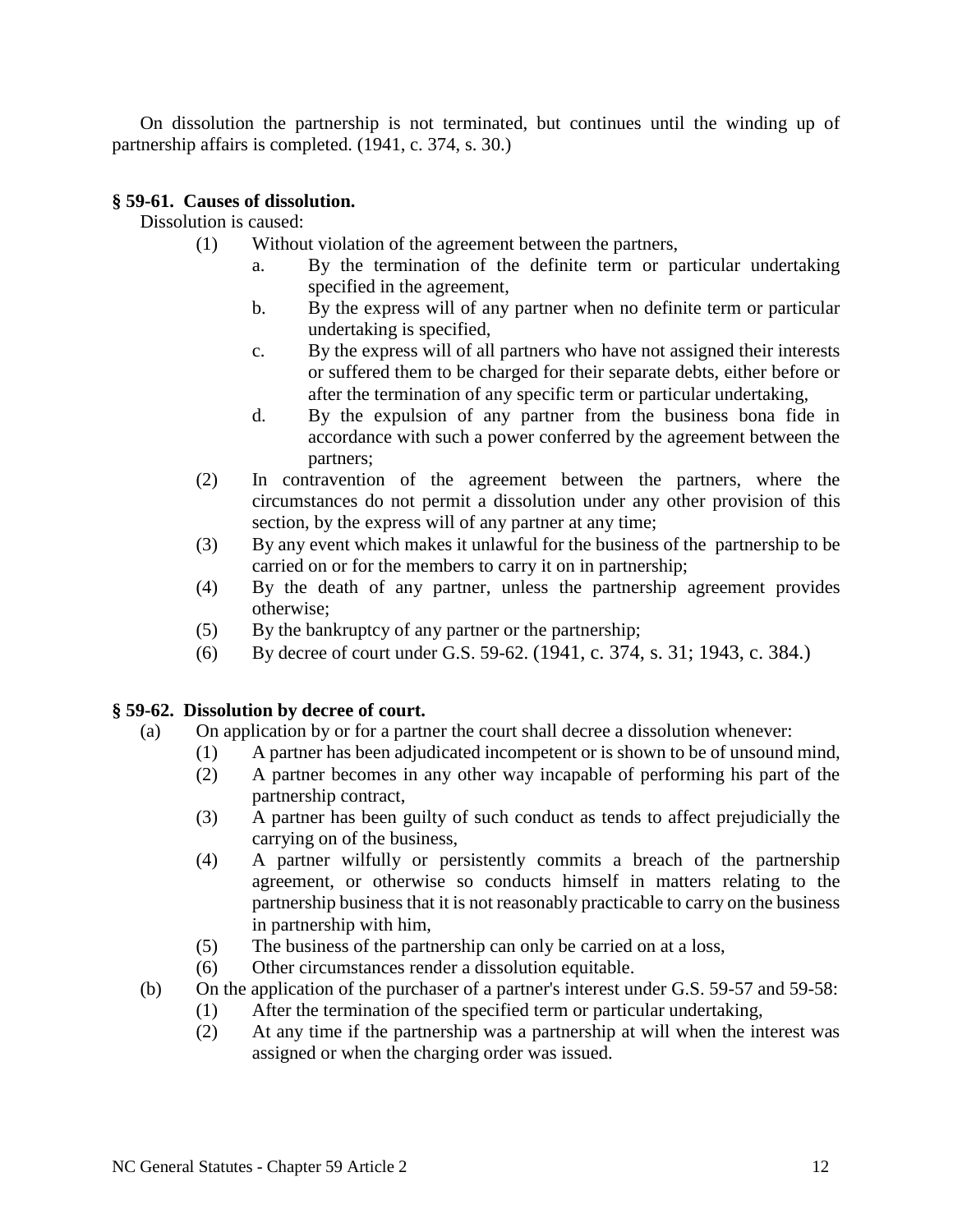(c) The name of a registered limited liability partnership becomes available for use by another entity as provided in G.S. 55D-21. (1941, c. 374, s. 32; 1985, c. 589, s. 29; 2001-358, s. 41; 2001-387, ss. 173, 175(a); 2001-413, s. 6; 2001-487, s. 107(b).)

## **§ 59-63. General effect of dissolution on authority of partner.**

Except so far as may be necessary to wind up partnership affairs or to complete transactions begun but not then finished, dissolution terminates all authority of any partner to act for the partnership,

- (1) With respect to the partners,
	- a. When the dissolution is not by the act, bankruptcy or death of a partner; or
	- b. When the dissolution is by such act, bankruptcy or death of a partner, in cases where G.S. 59-64 so requires,
- (2) With respect to persons not partners, as declared in G.S. 59-65. (1941, c. 374, s. 33.)

## **§ 59-64. Right of partner to contribution from copartners after dissolution.**

Where the dissolution is caused by the act, death or bankruptcy of a partner, each partner is liable to his copartners for his share of any liability created by any partner acting for the partnership as if the partnership had not been dissolved unless

- (1) The dissolution being by act of any partner, the partner acting for the partnership had knowledge of the dissolution, or
- (2) The dissolution being by the death or bankruptcy of a partner, the partner acting for the partnership had knowledge or notice of the death or bankruptcy. (1941, c. 374, s. 34.)

# **§ 59-65. Power of partner to bind partnership to third persons after dissolution; publication of notice of dissolution.**

- (a) After dissolution a partner can bind the partnership except as provided in subsection  $(c)$ 
	- (1) By any act appropriate for winding up partnership affairs or completing transactions unfinished at dissolution;
	- (2) By any transaction which would bind the partnership if dissolution had not taken place, provided the other party to the transaction
		- a. Had extended credit to the partnership prior to dissolution and had no knowledge or notice of the dissolution; or
		- b. Though he had not so extended credit, had nevertheless known of the partnership prior to dissolution, and, having no knowledge or notice of dissolution, the fact of dissolution had not been published at least once a week for four successive weeks in some newspaper qualified for legal advertising in each county in which the partnership business was regularly carried on, or if no such newspaper is published in the county, posted for 30 days at the courthouse and three other public places in the county.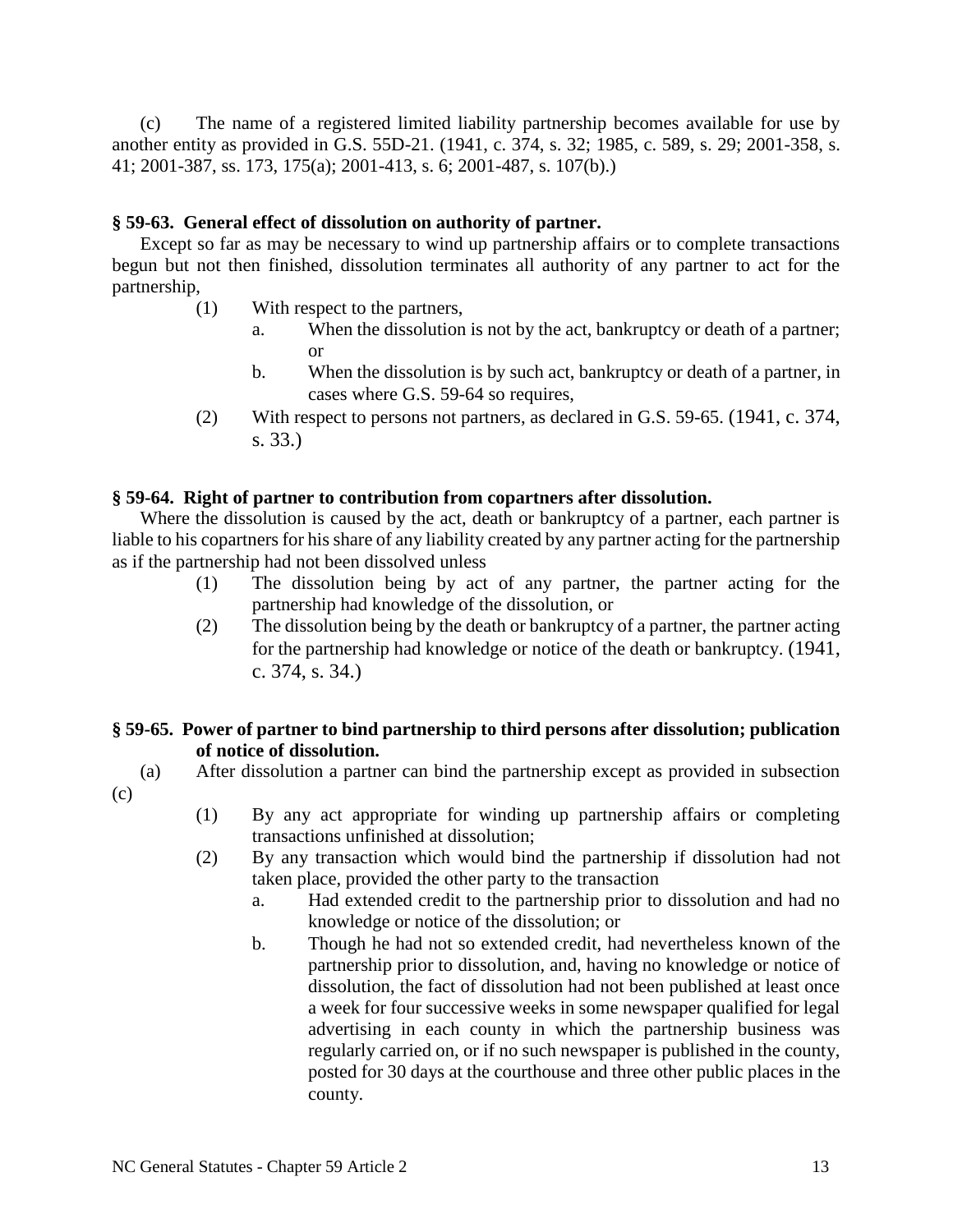(b) The liability of a partner under subdivision (a)(2) shall be satisfied out of partnership assets alone when such partner had been prior to dissolution

- (1) Unknown as a partner to the person with whom the contract is made; and
- (2) So far unknown and inactive in partnership affairs that the business reputation of the partnership could not be said to have been in any degree due to his connection with it.
- (c) The partnership is in no case bound by any act of a partner after dissolution
	- (1) Where the partnership is dissolved because it is unlawful to carry on the business, unless the act is appropriate for winding up partnership affairs; or
	- (2) Where the partner has become bankrupt; or
	- (3) Where the partner has no authority to wind up partnership affairs; except by a transaction with one who
		- a. Had extended credit to the partnership prior to dissolution and had no knowledge or notice of his want of authority; or
		- b. Had not extended credit to the partnership prior to dissolution, and, having no knowledge or notice of his want of authority, the fact of his want of authority has not been advertised in the manner provided for advertising the fact of dissolution in subdivision (a)(2)b.

(d) Nothing in this section shall affect the liability under G.S. 59-46 of any person who after dissolution represents himself or consents to another representing him as a partner in a partnership engaged in carrying on business. (1941, c. 374, s. 35; 1951, c. 381, s. 1.)

## **§ 59-66. Effect of dissolution on partner's existing liability.**

(a) The dissolution of the partnership does not of itself discharge the existing liability of any partner.

(b) A partner is discharged from any existing liability upon dissolution of the partnership by an agreement to that effect between himself, the partnership creditor and the person or partnership continuing the business; and such agreement may be inferred from the course of dealing between the creditor having knowledge of the dissolution and the person or partnership continuing the business.

(c) Where a person agrees to assume the existing obligations of a dissolved partnership, the partners whose obligations have been assumed shall be discharged from any liability to any creditor of the partnership who, knowing of the agreement, consents to a material alteration in the nature or time of payment of such obligations.

(d) The individual property of a deceased partner shall be liable for all obligations of the partnership incurred while he was a partner but subject to the prior payment of his separate debts. (1941, c. 374, s. 36.)

# **§ 59-67. Right to wind up.**

Unless otherwise agreed the partners who have not wrongfully dissolved the partnership or the legal representative of the last surviving partner, not bankrupt, has the right to wind up the partnership affairs; provided, however, that any partner, his legal representative or his assignee, upon cause shown, may obtain winding up by the court. (1941, c. 374, s. 37.)

# **§ 59-68. Rights of partners to application of partnership property.**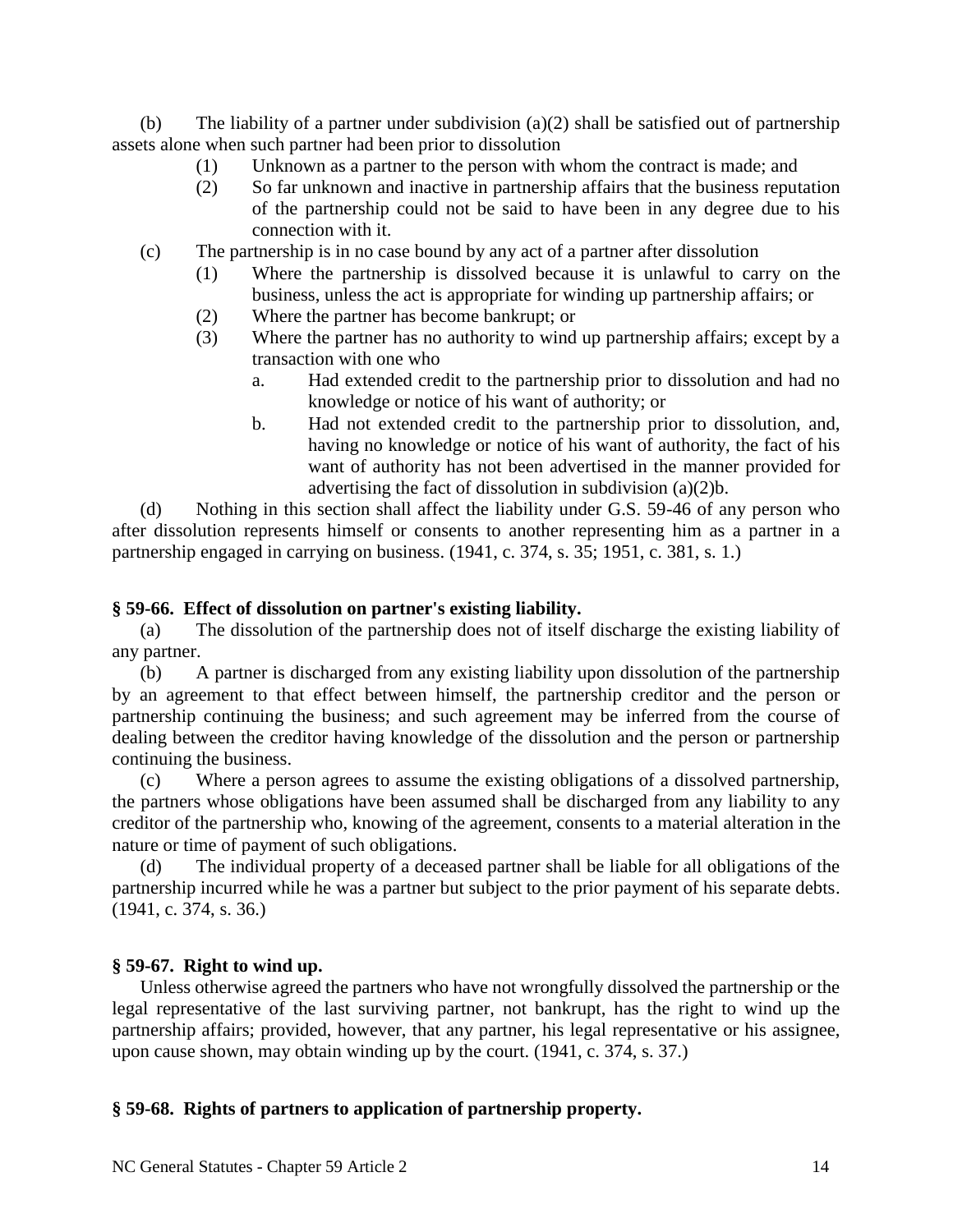(a) When dissolution is caused in any way, except in contravention of the partnership agreement, each partner, as against his copartners and all persons claiming through them in respect of their interest in the partnership, unless otherwise agreed, may have the partnership property applied to discharge its liabilities, and the surplus applied to pay in cash the net amount owing to the respective partners. But if dissolution is caused by expulsion of a partner, bona fide under the partnership agreement, and if the expelled partner is discharged from all partnership liabilities, either by payment or agreement under G.S. 59-66, subsection (b), he shall receive in cash only the net amount due him from the partnership.

(b) When dissolution is caused in contravention of the partnership agreement the rights of the partners shall be as follows:

- (1) Each partner who has not caused dissolution wrongfully shall have:
	- a. All the rights specified in subsection (a) of this section, and
	- b. The right, as against each partner who has caused the dissolution wrongfully, to damages for breach of the agreement.
- (2) The partners who have not caused the dissolution wrongfully, if they all desire to continue the business in the same name, either by themselves or jointly with others, may do so, during the agreed term for the partnership and for that purpose may possess the partnership property, provided they secure the payment by bond approved by the court, or pay to any partner who has caused the dissolution wrongfully, the value of his interest in the partnership at the dissolution, less any damages recoverable under clause (b)(1)b of this section, and in like manner indemnify him against all present or future partnership liabilities.
- (3) A partner who has caused the dissolution wrongfully shall have:
	- a. If the business is not continued under the provisions of subdivision (b)(2) all the rights of a partner under subsection (a), subject to clause (b)(1)b, of this section,
	- b. If the business is continued under subdivision  $(b)(2)$  of this section, the right as against his copartners and all claiming through them in respect of their interests in the partnership, to have the value of his interest in the partnership, less any damages caused to his copartners by the dissolution, ascertained and paid to him in cash, or the payment secured by bond approved by the court, and to be released from all existing liabilities of the partnership; but in ascertaining the value of the partner's interest the value of the goodwill of the business shall not be considered. (1941, c. 374, s. 38.)

## **§ 59-69. Rights where partnership is dissolved for fraud or misrepresentation.**

Where partnership contract is rescinded on the ground of the fraud or misrepresentation of one of the parties thereto, the party entitled to rescind is, without prejudice to any other right, entitled,

> (1) To a lien on, or right of retention of, the surplus of the partnership property after satisfying the partnership liabilities to third persons for any sum of money by him for the purchase of an interest in the partnership and for any capital or advances contributed by him; and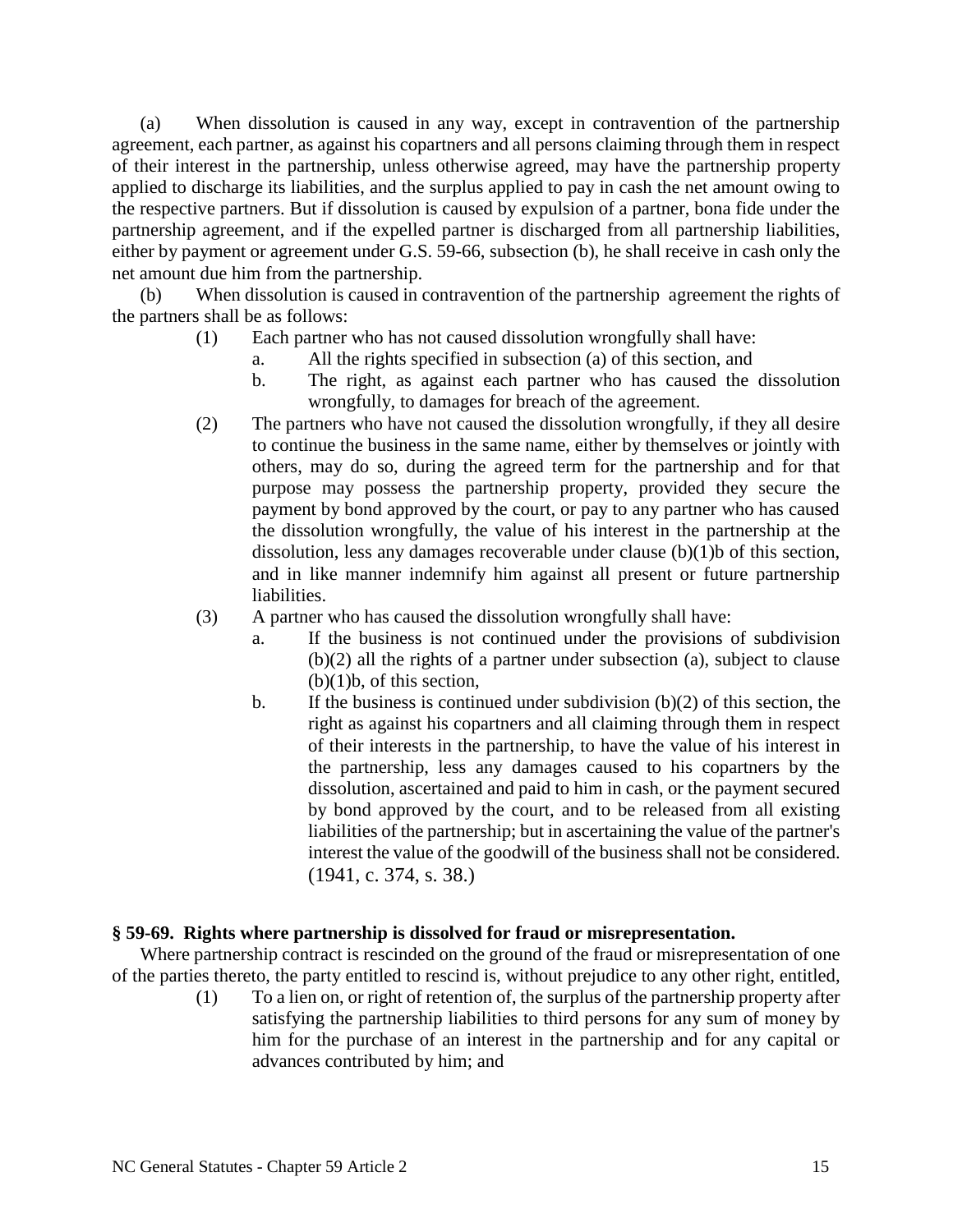- (2) To stand, after all liabilities to third persons have been satisfied, in the place of the creditors of the partnership for any payments made by him in respect of the partnership liabilities; and
- (3) To be indemnified by the person guilty of the fraud or making the representation against all debts and liabilities of the partnership. (1941, c. 374, s. 39.)

# **§ 59-70. Rules for distribution.**

In settling accounts between the partners after dissolution, the following rules shall be observed, subject to any agreement to the contrary:

- (1) The assets of the partnership are
	- a. The partnership property,
	- b. The contributions of the partners necessary for the payment of all the liabilities specified in subdivision (2) of this section.
- (2) The liabilities of the partnership shall rank in order of payment, as follows:
	- a. Those owing to creditors other than partners,
	- b. Those owing to partners other than for capital and profits,
	- c. Those owing to partners in respect of capital,
	- d. Those owing to partners in respect of profits.
- (3) The assets shall be applied in the order of their declaration in subdivision (1) of this section to the satisfaction of the liabilities.
- (4) The partners shall contribute, as provided by G.S. 59-48, subdivision (1) the amount necessary to satisfy the liabilities; but if any, but not all, of the partners are insolvent, or, not being subject to process, refuse to contribute, the other partners shall contribute their share of the liabilities, and, in the relative proportions in which they share the profits, the additional amount necessary to pay the liabilities.
- (5) An assignee for the benefit of creditors or any person appointed by the court shall have the right to enforce the contributions specified in subdivision (4) of this section.
- (6) Any partner or his legal representative shall have the right to enforce the contributions specified in subdivision (4) of this section, to the extent of the amount which he has paid in excess of his share of the liability.
- (7) The individual property of a deceased partner shall be liable for the contributions specified in subdivision (4) of this section.
- (8) When partnership property and the individual properties of the partners are in possession of a court for distribution, partnership creditors shall have priority on partnership property and separate creditors on individual property, saving the rights of lien or secured creditors as heretofore.
- (9) Where a partner has become bankrupt or his estate is insolvent the claims against the separate property shall rank in the following order:
	- a. Those owing to separate creditors,
	- b. Those owing to partnership creditors,
	- c. Those owing to partners by way of contribution. (1941, c. 374, s. 40.)

# **§ 59-71. Liability of persons continuing the business in certain cases.**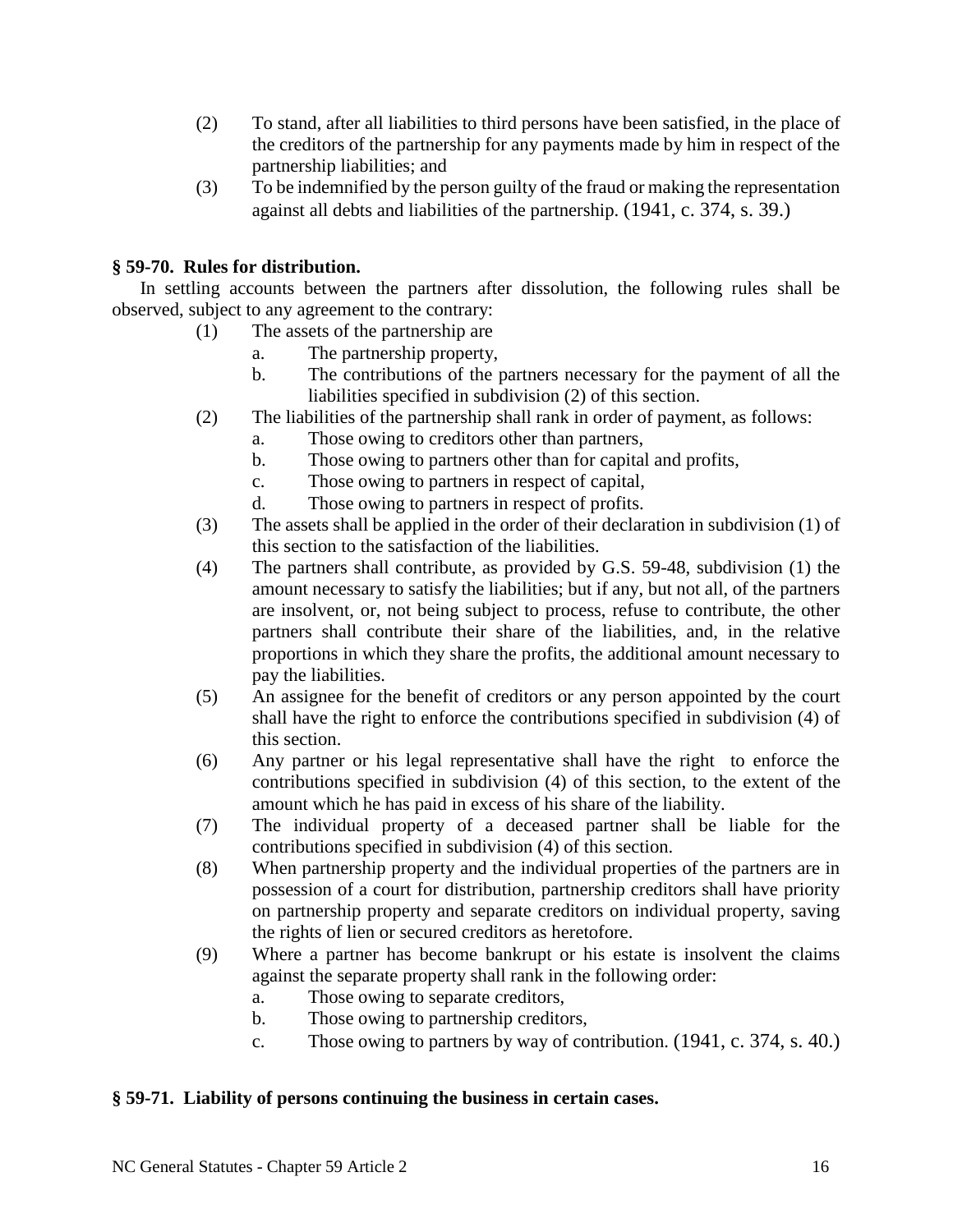(a) When any new partner is admitted into an existing partnership, or when any partner retires and assigns (or the representative of the deceased partner assigns) his rights in partnership property to two or more of the partners, or to one or more of the partners and one or more third persons, if the business is continued without liquidation of the partnership affairs, creditors of the first or dissolved partnership are also creditors of the partnership so continuing the business.

(b) When all but one partner retire and assign (or the representative of a deceased partner assigns) their rights in partnership property to the remaining partner, who continues the business without liquidation of partnership affairs, either alone or with others, creditors of the dissolved partnership are also creditors of the person or partnership so continuing the business.

(c) When any partner retires or dies and the business of the dissolved partnership is continued as set forth in subsections (a) and (b) of this section, with the consent of the retired partners or the representative of the deceased partner, but without any assignment of his right in partnership property, rights of creditors of the dissolved partnership and of the creditors of the person or partnership continuing the business shall be as if such assignment had been made.

(d) When all the partners or their representatives assign their rights in partnership property to one or more third persons who promise to pay the debts and who continue the business of the dissolved partnership, creditors of the dissolved partnership are also creditors of the person or partnership continuing the business.

(e) When any partner wrongfully causes a dissolution and the remaining partners continue the business under the provisions of G.S. 59-68, subdivision (b)(2), either alone or with others, and without liquidation of the partnership affairs, creditors of the dissolved partnership are also creditors of the person or partnership continuing the business.

(f) When a partner is expelled and the remaining partners continue the business either alone or with others, without liquidation of the partnership affairs, creditors of the dissolved partnership are also creditors of the person or partnership continuing the business.

(g) The liability of a third person becoming a partner in the partnership continuing the business, under this section, to the creditors of the dissolved partnership shall be satisfied out of the partnership property only.

(h) When the business of a partnership after dissolution is continued under any conditions set forth in this section the creditors of the dissolved partnership, as against the separate creditors of the retiring or deceased partner or the representative of the deceased partner, have a prior right to any claim of the retired partner or the representative of the deceased partner against the person or partnership continuing the business on account of the retired or deceased partner's interest in the dissolved partnership or on account of any consideration promised for such interest or for his right in partnership property.

(i) Nothing in this section shall be held to modify any right of creditors to set aside any assignment on the ground of fraud.

(j) The use by the person or partnership continuing the business of the partnership name, or the name of a deceased partner as part thereof, shall not of itself make the individual property of the deceased partner liable for any debts contracted by such person or partnership. (1941, c. 374, s. 41.)

## **§ 59-72. Rights of retiring partner or estate of deceased partner when the business is continued.**

When any partner retires or dies, and the business is continued under any of the conditions set forth in G.S. 59-71, subsections (a), (b), (c), (e), (f), or G.S. 59-68, subdivision (b)(2), without any